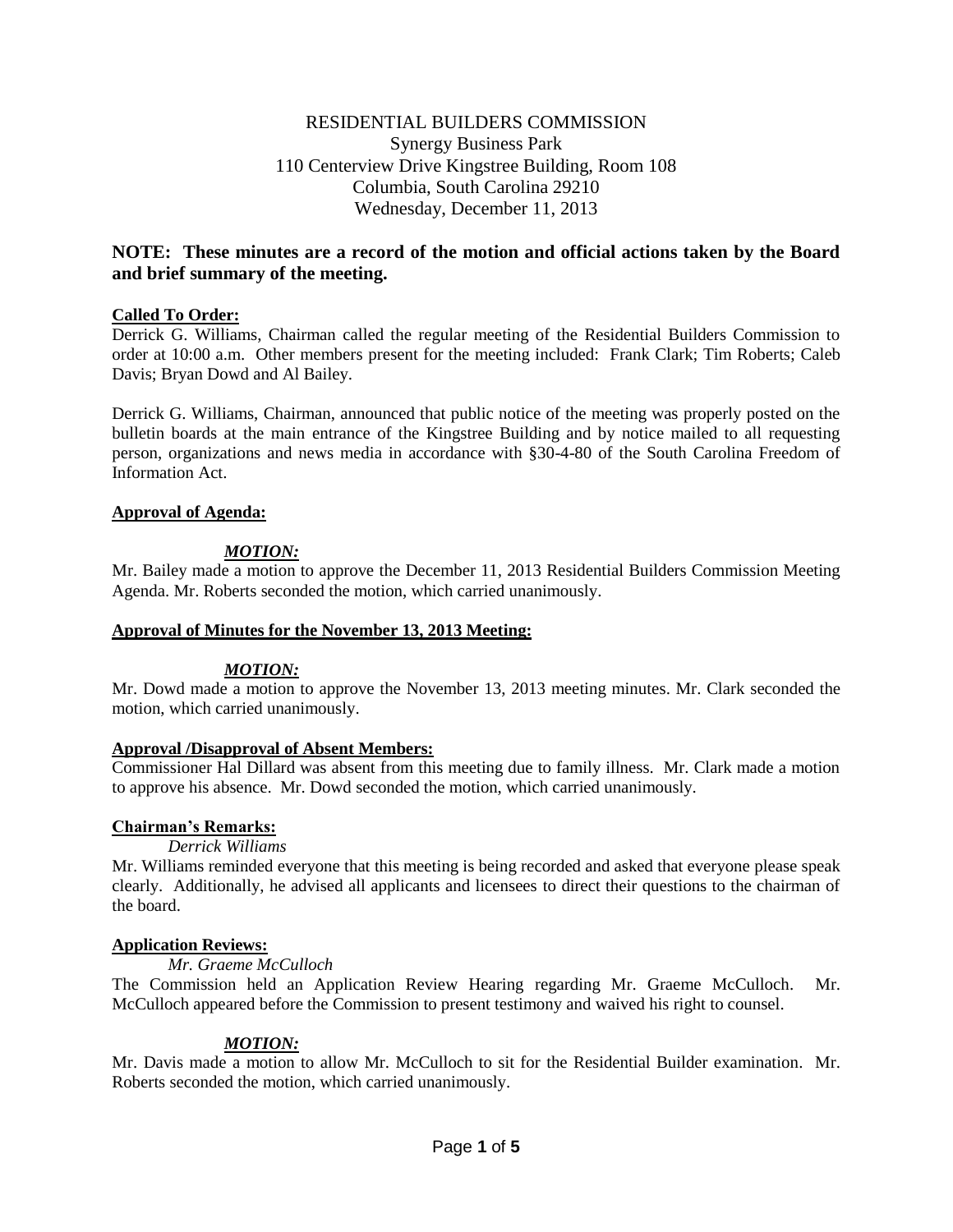#### *Mr. Shane Henderson*

The Commission held an Application Review Hearing regarding Mr. Shane Henderson. Mr. Henderson appeared before the Commission to present testimony and waived his right to counsel.

#### *MOTION:*

Mr. Bailey made a motion to allow Mr. Henderson to get his license provided he shows proof of being bonded. Mr. Dowd seconded the motion, which carried unanimously.

#### *Mr. Christopher Ellisor*

The Commission held an Application Review Hearing regarding Mr. Christopher Ellisor. Mr. Ellisor appeared before the Commission to present testimony and waived his right to counsel.

#### *MOTION:*

Mr. Bailey made a motion to allow Mr. Ellisor to sit for the Residential Electrical Specialty Contractor exam provided he shows proof he completed continuing education coursework. Mr. Davis seconded the motion, which carried unanimously.

#### *Mr. Mitchell King*

The Commission held an Application Review Hearing regarding Mr. Mitchell King. Mr. King appeared before the Commission to present testimony and waived his right to counsel.

#### *MOTION:*

Mr. Bailey made a motion to allow Mr. King to get his license provided he shows proof he offered to resolve his outstanding debt. Additionally, he must provide an acceptance or denial letter from his debtor. Mr. Dowd seconded the motion, which carried unanimously.

#### *Mr. Gregory Taylor*

The Commission held an Application Review Hearing regarding Mr. Gregory Taylor. Mr. Taylor appeared before the Commission to present testimony and waived his right to counsel.

# *MOTION:*

Mr. Bailey made a motion to allow Mr. Taylor to get his license provided he shows proof of being bonded. Mr. Roberts seconded the motion, which carried unanimously.

#### *Mr. Stephen Cothran*

The Commission held an Application Review Hearing regarding Mr. Stephen Cothran. Mr. Cothran did not appear to present testimony.

# *MOTION:*

There were no motions made.

# **Final Order Hearings:**

*Mr. Shannon Conner-Case#2012-92, 2012-135, 2012-136, 2012-137, 2012-138, 2012-182, 2012- 306, 2013-212*

The Board held a Final Order hearing regarding Mr. Shannon Conner. Mr. Conner did not appear to present testimony.

# *MOTION:*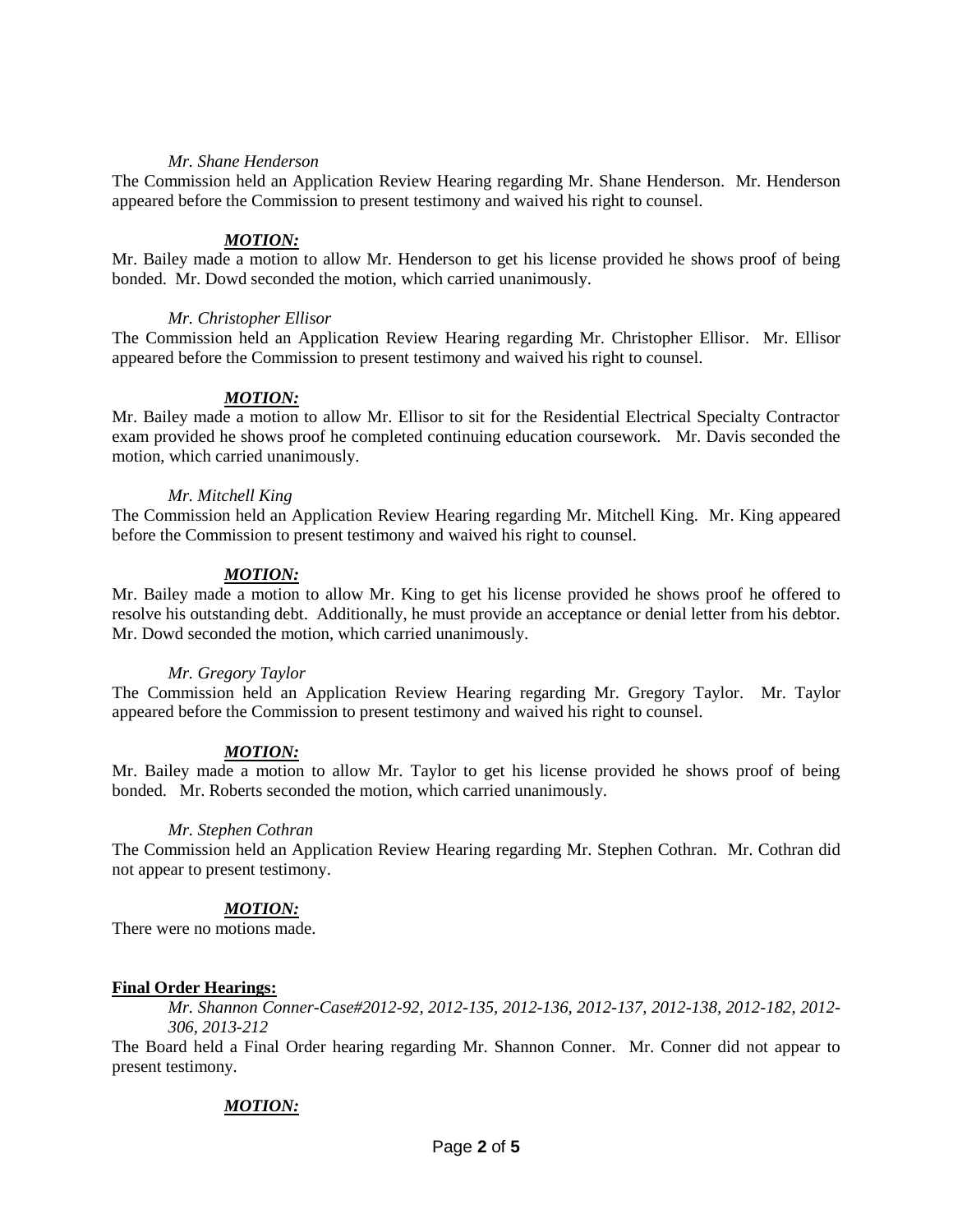Mr. Bailey made a motion to uphold the Hearing Officer's Recommendation. Mr. Roberts seconded the motion, which carried unanimously.

# *Mr. David Foy-Case#2012-312*

The Board held a Final Order hearing regarding Mr. David Foy. Mr. Foy did not appear to present testimony. Mr. Roberts recused himself.

# *MOTION:*

Mr. Davis made a motion to uphold the Hearing Officer's Recommendation. Mr. Dowd seconded the motion, which carried unanimously.

# *Mr. Donald Allen-Case#2011-593*

The Board held a Final Order hearing regarding Mr. Donald Allen. Mr. Allen did not appear to present testimony. Mr. Roberts recused himself.

# *MOTION:*

Mr. Dowd made a motion to uphold the Hearing Officer's Recommendation. Mr. Davis seconded the motion, which carried unanimously.

# *Mr. Randy Oliver-Case#2012-303*

The Board held a Final Order hearing regarding Mr. Randy Oliver. Mr. Oliver did not appear to present testimony. Mr. Bailey recused himself.

# *MOTION:*

Mr. Davis made a motion to uphold the Hearing Officer's Recommendation. Mr. Dowd seconded the motion, which carried unanimously.

# *Mr. Scott Jerald-Case#2012-223*

The Board held a Final Order hearing regarding Mr. Scott Jerald. Mr. Jerald did not appear to present testimony. Mr. Bailey recused himself.

# *MOTION:*

Mr. Clark made a motion to uphold the Hearing Officer's Recommendation. Mr. Davis seconded the motion, which carried unanimously.

# *Mr. Dennis Sexton-Case#2013-42*

The Board held a Final Order hearing regarding Mr. Dennis Sexton. Mr. Sexton did not appear to present testimony.

# *MOTION:*

Mr. Dowd made a motion to uphold the Hearing Officer's Recommendation. Mr. Davis seconded the motion, which carried unanimously.

# *Mr. Brian Rodgers-Case#2011-527*

The Board held a Final Order hearing regarding Mr. Brian Rodgers. Mr. Rodgers appeared before the Commission to present testimony and waived his right to counsel.

# *MOTION:*

Mr. Bailey made a motion to uphold the Hearing Officer's Recommendation. Mr. Dowd seconded the motion, which carried with five (5) affirmative votes and one (1) negative vote.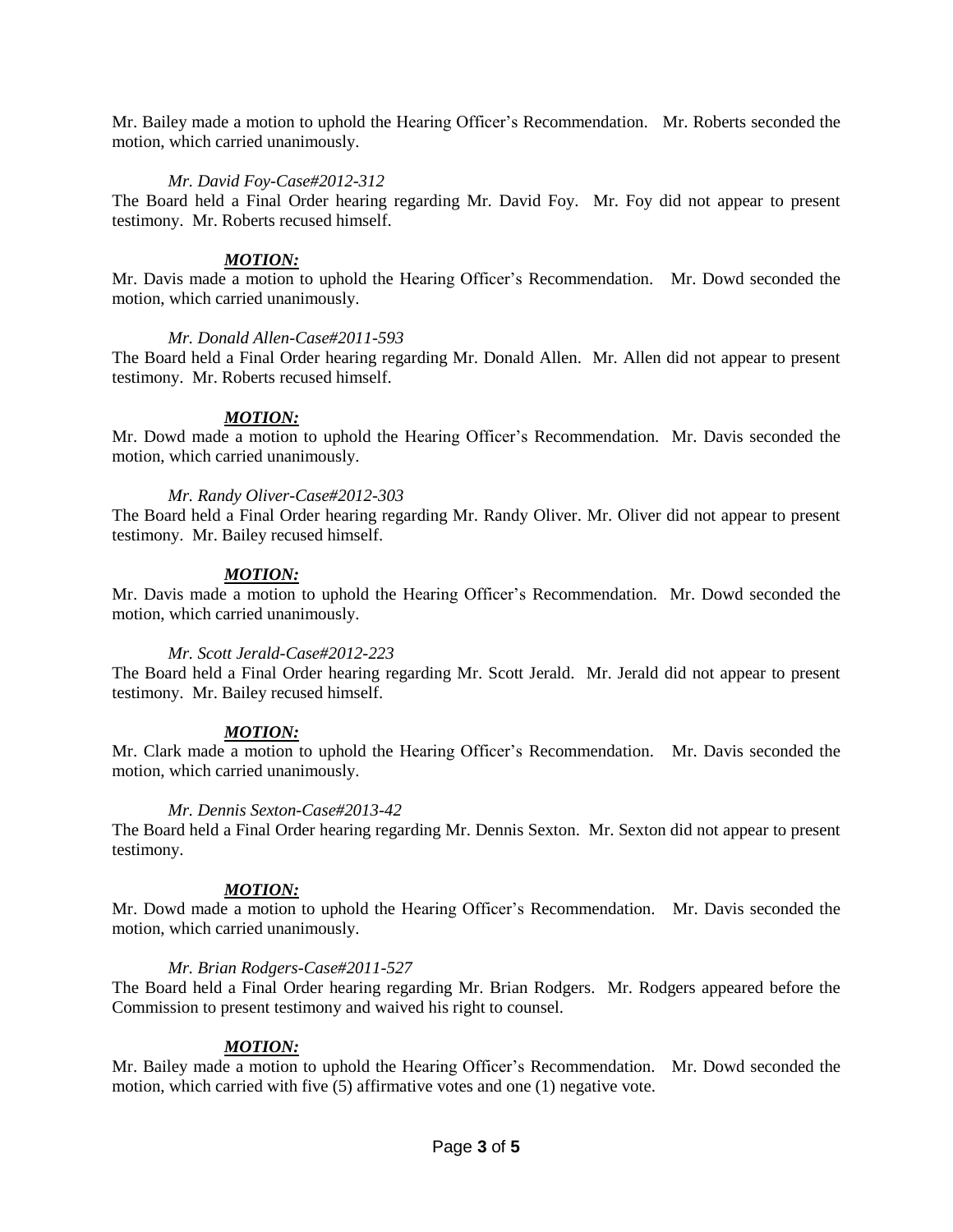#### *Mr. Demond Pearson-Case#2012-212*

The Board held a Final Order hearing regarding Mr. Demond Pearson. Mr. Pearson did not appear to present testimony

#### *MOTION:*

Mr. Davis made a motion to uphold the Hearing Officer's Recommendation. Mr. Dowd seconded the motion, which carried unanimously.

#### *Mr. Sherman Gray-Case#2011-553*

The Board held a Final Order hearing regarding Mr. Sherman Gray. Mr. Gray did not appear to present testimony

# *MOTION:*

Mr. Bailey made a motion to uphold the Hearing Officer's Recommendation. Mr. Roberts seconded the motion, which carried unanimously.

# **Administrator's Remarks:**

None

#### **OIE Report – Mr. Todd Bond:**

*Todd Bond, Chief Investigator of OIE*

Mr. Todd Bond, Chief Investigator of Office of Investigation, reported the number of investigations as of today:

> **Complaints Received -** 560 **Active Investigations –** 86 **Closed Cases –** 495 **Active Age** – 79 days

#### **New Business**

A. Resolution Guidelines

Mr. Roberts made a motion to approve the IRC Resolution Guidelines. Mr. Davis seconded the motion, which carried unanimously.

# **Proposed Chapter 10: Fee Placement Options – Advice Counsel**

Mr. Bailey made a motion to ask that fees be set in Chapter Ten (10) with a reference to Chapter Ten (10) in the Residential Builders Commission regulations and to the Residential Builder Commission website. Mr. Clark seconded the motion, which carried unanimously.

#### **Old Business**

A. Review for approval of NASCLA Education Program

Mr. Roberts made a motion to use NASCLA to add to Hearing Officers' ability to use this continuing education program as a form of disciplinary sanction. Continued discussion allowed for the Board to defer future decisions about NASCLA to the January 8, 2014 board meeting. Mr. Dowd seconded the motion, which carried unanimously.

#### **Public Comments:**

Mr. Frank Clark brought potential legislation regarding certification and continuing education for residential builders to the attention of board members and board meeting attendees.

#### **Date of Next Meeting:**

The next Residential Builders Commission meeting will be held Wednesday, January 8, 2014 in room 108.